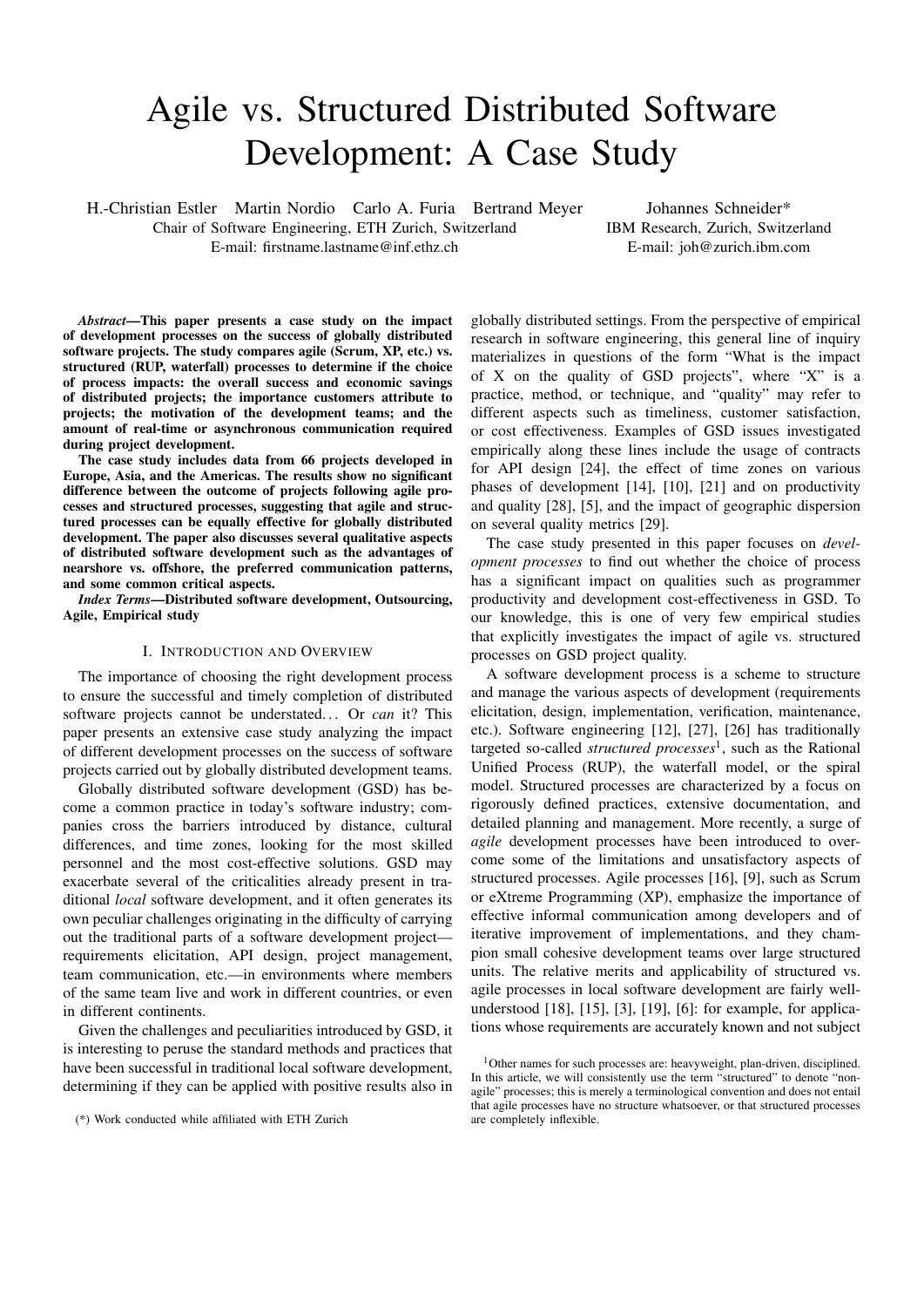to radical changes, a structured development may offer more controllability and better scalability; on the other hand, agile processes may be preferable when requirements are subject to frequent change and achieving a formal and structured communication with stakeholders is difficult or unrealistic.

The present paper's study re-considers the "structured vs. agile" dichotomy in the context of GSD, and tries to understand whether one of the two development approaches is more appropriate to organize software development carried out by globally distributed teams. It is clear that the results obtained in non-distributed contexts may not hold in distributed settings, where it is not obvious how to enforce some of the principles underlying structured or agile methods. Agile processes, in particular, often require that [16]:

- all project phases include communication with customers;
- face-to-face exchanges be preferred as the most efficient and effective method of communicating.

On the other hand, structured processes often emphasize the importance of maintaining accurate documentation, which can be problematic when cultural and language differences are in place. Correspondingly, effectively applying the principles of agile rather than structured development in a distributed setting has been the subject of much software engineering research [32], [25].

The question remains, however, of what are the relative merits of structured and agile processes for GSD, and whether one of them is more likely to be effective. The present paper targets this question with a study involving over 31 companies (of size from small to large) for a total of 66 software projects developed in Europe, Asia, and the Americas. The degree of distribution ranges from merely outsourced projects where management remains in the company's headquarters while the actual development team operates in a different country—to highly distributed development projects—where members of the same team reside in different countries. According to the answers collected through questionnaires and interviews, we have classified the development process used in each project into agile or structured, and we have analyzed the correlation between process type and measures of achieved overall success, importance for the company, costeffectiveness, developer motivation, and amount of personal communication. Our results show that the differences in any of these measures between agile and structured processes are negligible and with no statistical significance. Therefore, our study suggests that agile and structured processes can be equally effective (or ineffective) for GSD, and the sources of significant differences in project outcome should be sought in other project characteristics.

The rest of the paper is organized as follows. Section II presents the research questions investigated in the case study. Section III describes the data collection process and the research methodology. Section IV presents the quantitative results of the study, whereas Section V is devoted to a somehow informal discussion of other aspects for which only qualitative data is available. Sections VI and Section VII respectively

describe threats to validity and related work. Section VIII summarizes and describes future work.

# II. RESEARCH QUESTIONS

While the benefits of deploying structured vs. agile processes have been extensively studied in the context of traditional local development, their applicability to and impact on globally distributed development are still largely unknown. This paper contributes to filling this knowledge gap by investigating the impact of using different processes—structured rather than agile—on the outcome of software projects carried out in distributed settings. This leads to the following fundamental research question:

RQ: *In software development carried out in globally distributed settings, what is the impact of adopting structured vs. agile processes on the overall success, cost-effectiveness, team motivation, importance for customers, and amount of communication?*

For each aspect (overall success, cost-effectiveness, etc.), we formulate a null-hypothesis that states the *absence* of correlation between development process type and outcome; all hypotheses refer to development projects in *distributed* settings.

- $H_0^A$  There is no difference in the *overall success* of projects developed using agile methods vs. projects developed using structured methods.
- $H_0^B$  There is no difference in the *importance* (i.e., criticality for customers) of projects assigned to development using agile methods vs. projects assigned to development using structured methods.
- $H_0^C$  There is no difference in the *motivation* of teams following agile processes vs. teams following structured processes.
- H<sup>D</sup> <sup>0</sup> There is no difference in the estimated *economic savings* achieved in projects developed using agile methods vs. projects developed using structured methods.
- $H_0^E$  There is no difference in the amount of *real-time communication* (e.g., in person or by phone) required by projects developed using agile methods vs. projects developed using structured methods.
- $H_0^F$  There is no difference in the amount of *asynchronous communication* (e.g., emails or wikis) required in projects developed using agile methods vs. projects developed using structured methods.

If we manage to falsify, with a degree of statistical significance, any null-hypothesis, we show evidence in support of the corresponding *alternative* hypothesis: the choice of agile rather than structured development processes has an impact on the outcome of a certain aspect of GSD projects.

The following section describes how data was collected to support or falsify the hypotheses above. In addition to quantitative hypotheses, we have also investigated the research question RQ qualitatively in Section V.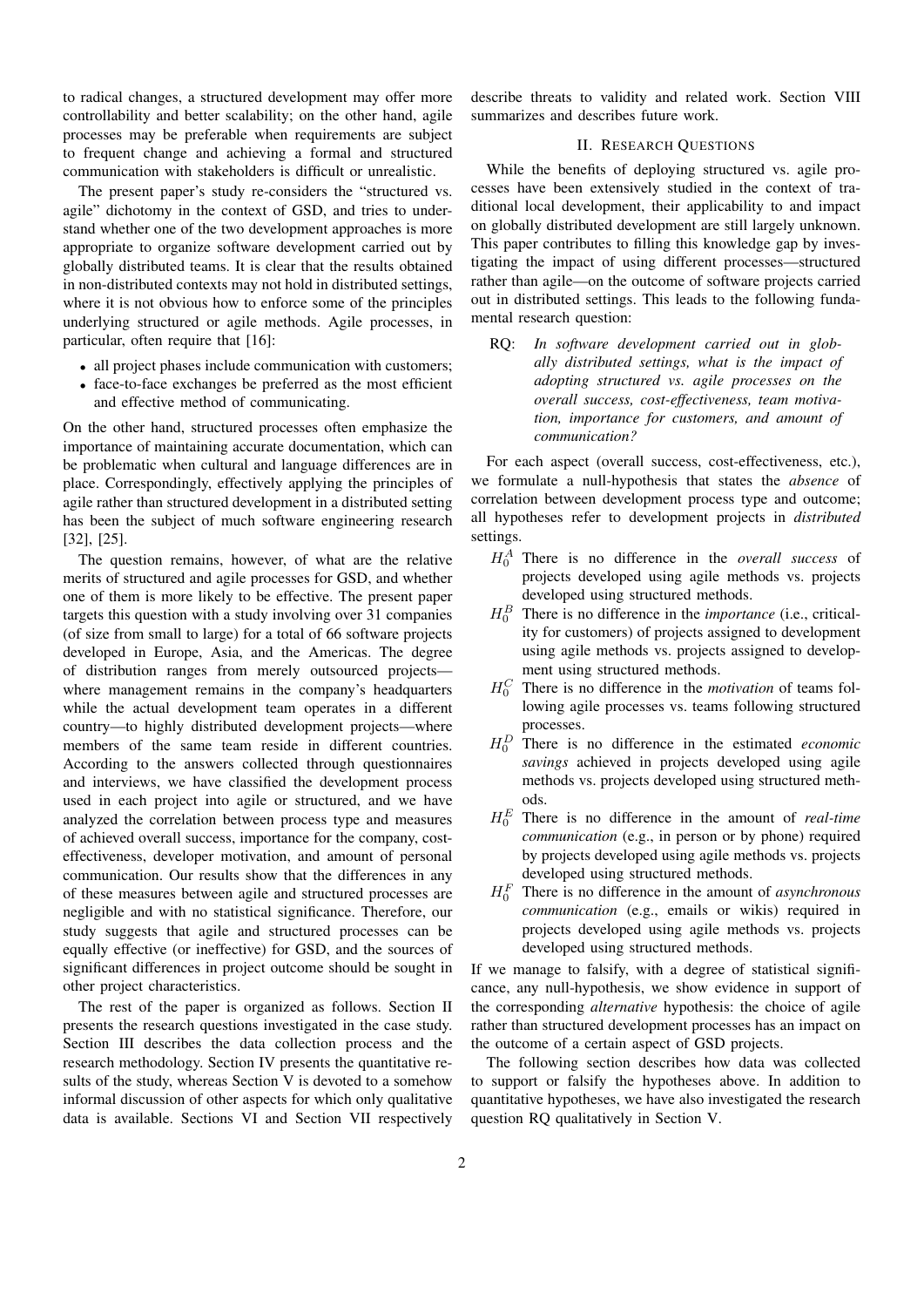# III. RESEARCH METHODOLOGY

The data was collected in two phases<sup>2</sup>. In the first phase, we sent out questionnaires to companies in Europe, Asia, and the Americas, about their offshore and distributed development projects. In the second phase, we interviewed representatives of several companies located in Switzerland, also about distributed development projects. Both the questionnaires and the interviews targeted distributed projects, collecting data about: their success for the companies, their cost-effectiveness, team motivation, importance for customers, amount of communication, and whether they were organized according to a structured or agile process. We did not distinguish among different types of agile (e.g., Scrum vs. extreme programming) or different types of structured (e.g., RUP vs. waterfall) processes; this is consistent with the observation that, while different processes may involve different practices, the principles underlying agile rather than structured methods are normally visibly different and straightforward to identify in practice. The complete data set contains information about 66 distributed projects (with various degrees of distribution), of which 36 deployed agile methods and 30 structured methods.

#### *A. Questionnaires*

In the first phase, we contacted companies in various countries and continents worldwide through questionnaires; each questionnaire targeted one software project, containing several questions about the project.

We sent out the questionnaires to over 60 contacts worldwide, and we received replies about 48 projects developed by companies in the USA (14 projects), Nordic countries (12 projects), Germany (6 projects), the UK (4 projects), Russia (1 project), the Netherlands (1 project), Latin America (1 project), and Switzerland (3 projects, from companies other than those involved in the interviews of the second phase) the countries of origin of the remaining 6 projects were unspecified. 22 of the 48 projects were in collaboration with remote units in Russia, 20 in India, 2 in Argentina, and 1 in each of China, Bulgaria, Hungary, Romania.

The information in the questionnaires was provided by 19 high managers, 19 project leaders, and 10 software engineers, architects and researchers. 19 projects out of 48 followed structured processes, and 29 applied agile processes.

#### *B. Interviews*

In the second phase, we contacted 13 Swiss software companies including: 3 large companies with more than 10'000 employees worldwide; 8 mid-size companies with 200 to 900 employees each; and 2 small companies with less than 100 employees. 6 of the companies also develop hardware products.

We individually interviewed 18 employees from these 13 companies, that have experience with globally distributed development. Of the 18 employees, 9 were high managers (CEOs, CTOs, or business unit leaders), 9 were project managers and senior software engineers.

Each interview discussed a recently completed software project the interviewee had been involved with. All the projects were in collaboration with distributed units from companies in Western Europe, Eastern Europe, Russia, or Asia. In 12 of the 18 projects, the units outside Switzerland were subsidiaries of the main company; the collaboration in the other 6 projects can be characterized as off-shore development provided by external companies. Finally, 11 projects out of 18 followed structured processes, and 7 applied agile processes.

The questions asked during the interviews were similar to those used in the questionnaires; it was much harder, however, to get quantitative data from the interviews, because the interviewees were often evasive when asked to characterize precisely measures such as the success or economic savings of a project, and only gave generic answers such as "the project was successful" or "the savings were small". For this reason, we used the data from the interviews only in the qualitative analysis of Section V.

#### IV. QUANTITATIVE RESULTS

This section presents the quantitative data analysis of the hypotheses presented in Section II on the data of the questionnaires (see Section III); subsections IV-A to IV-F discuss the six hypotheses  $H_0^A$  to  $H_0^F$ .

The initial data-set included information about 48 projects; we removed one of them, as it consisted of a questionnaire with clearly bogus answers, leaving us with data about 47 projects. Some questionnaires were incomplete, in that answers to some questions were missing. The analysis that follows excludes the missing answers for each question; therefore, the number of projects evaluated may vary from question to question.

We performed analyses for each of the hypotheses  $H_0^A$ to  $H_0^F$ , in order to determine whether our data showed a statistically significant difference between answers about projects using agile processes and answers about projects using structured processes.

The questionnaire consisted of multiple-choice questions; given the nature of the available choices, we should consider the emerging data as *ordinal* but not interval-scale. For each answer, we visually inspected the distribution of data and we performed a Shapiro-Wilk normality test; none of them gave evidence to consider the underlying distributions as normal. In all, the presence of ordinal data and non-normal distributions suggests to deploy the Mann-Whitney-Wilcoxon U test, a nonparametric statistical hypothesis test [2], [31].

Each hypothesis  $H_0^X$ , for  $X = A, \ldots, F$ , refers to a certain quantity (overall success, importance, motivation, etc.), measured by the corresponding random variables  $AG^X$  and  $ST^{X}$ —respectively in agile and structured projects. For example,  $H_0^C$  tests the *motivation* of teams, hence  $AG^C$  models team motivation in agile projects and  $ST^C$  models team motivation in structured projects. With this notation, the null

<sup>2</sup>The data-set is available at http://se.inf.ethz.ch/data/icgse12.zip. Statistical analysis was performed using IBM SPSS v. 20.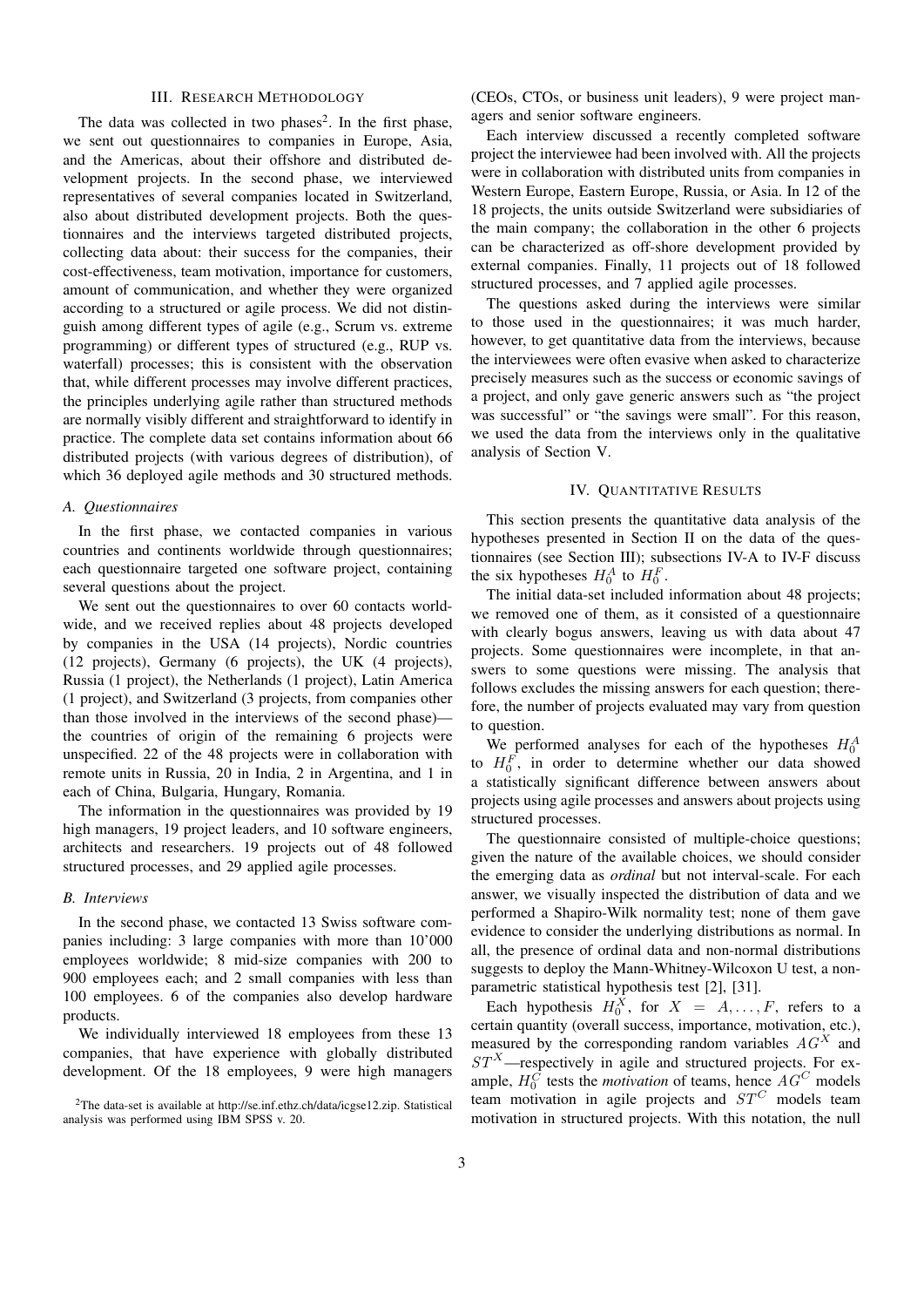hypothesis  $H_0^X$  is expressible as:

$$
H_0^X : \mathbb{P}\left(AG^X > ST^X\right) = \mathbb{P}\left(ST^X > AG^X\right);
$$

that is, the probability that random samples of quantity  $X$  are larger in agile projects than in structured projects equals the probability that the samples are larger in structured projects than in agile projects. Correspondingly, the alternative hypothesis  $H_1^X$  is that there is a difference in probability, that is:

$$
H_1^X : \mathbb{P}(AG^X > ST^X) \neq \mathbb{P}(ST^X > AG^X)
$$

Notice that we do not directly test for differences in medians and means of the random variables  $AG^X$  and  $ST^X$  using the U test, because that would require that the underlying distributions of  $AG<sup>X</sup>$  and  $ST<sup>X</sup>$  have the same shape; however, our data does not meet this requirement.

Given a significance level  $\alpha = 0.05$ , the U test gives a probability  $p$  that the data supports the null hypothesis: if  $p < \alpha$ , the data gives evidence to reject the null hypothesis, if  $p > \alpha$ , one can *not* reject the null hypothesis. Figure 2 shows the overall picture: in summary, we never reject the nullhypothesis, that is there is no evidence to distinguish between using agile vs. structured processes; the following subsections describe the results for each hypothesis in detail.

# *A. Overall Success*

For each project out of a total of 47, question A asks to rank the *overall success* of the project on a scale from 1 to 10, where 1 is "complete failure" and 10 is "full success". The answers were as follows:<sup>3</sup>

|        |    | Median | Min/Max | Mean Rank | Mean | Std.dev |
|--------|----|--------|---------|-----------|------|---------|
| Agile  | 29 |        | 7/10    | 23.14     | 8.34 | 1.078   |
| Struc. |    |        | 5/10    | 25.39     | 8.44 | .381    |

The U test gives  $U = 236$  and  $p = 0.571$ ; as  $p \gg \alpha$ , we do not reject the null hypothesis  $H_0^A$ .

## *B. Project Importance*

For each project out of a total of 47, question  $B$  asks to rank the *importance* of the project for the customer on a scale from 1 to 10, where 1 is "unimportant" and 10 is "very critical". The answers were as follows:

|                   | # | Median   Min/Max | Mean Rank    Mean |      | Std.dev. |
|-------------------|---|------------------|-------------------|------|----------|
| Agile   29        |   | 4/10             | 23.95             | 8.69 | 1.417    |
| Struc. $\vert$ 18 |   | 7/10             | 24.08             | 8.83 | 1.043    |

The U test gives  $U = 259$  and  $p = 0.973$ ; as  $p \gg \alpha$ , we do not reject the null hypothesis.

# *C. Team Motivation*

For each project out of a total of 44, question  $C$  asks to rank the *motivation* of the team working on the project on a scale from 1 to 10, where 1 is "not at all" and 10 is "very much". The answers were as follows:

|        |    | Median | Min/Max | Mean Rank $  $ | Mean | Std.dev. |
|--------|----|--------|---------|----------------|------|----------|
| Agile  | 28 | 8.5    | 5/10    | 22.3           | 8.61 | 1.449    |
| Struc. | 16 | 9.5    | 4/10    | 22.84          | 8.5  | 1.932    |

The U test gives  $U = 218$  and  $p = 0.887$ ; as  $p \gg \alpha$ , we do not reject the null hypothesis.

<sup>3</sup>In all following tables, we report sample mean and standard deviation even if the data is on an ordinal scale.

## *D. Economic Savings*

.

For each project out of a total of 31, question  $D$  asks to rank the estimated *economic savings*—achieved with distributed development compared to entirely local development—on the following scale:<sup>4</sup>

| <b>SAVINGS</b>               | <b>RANK</b> |
|------------------------------|-------------|
| Saved more than 50%          |             |
| Saved 25% to 50%             | 5           |
| Saved 10% to 25%             |             |
| About even $-10\%$ to $10\%$ | 3           |
| Lost $10\%$ to $25\%$        | 2           |
| Lost more than $25\%$        |             |
| Don't know                   |             |

The answers were as follows:

|        | $_{\pm}$ | Median | Min/Max | Mean Rank    Mean |      | Std.dev. |
|--------|----------|--------|---------|-------------------|------|----------|
| Agile  |          |        | 4/6     |                   |      | 0.655    |
| Struc. | 16       | 4.5    | 4/6     | 14.13             | 4.69 | 0.793    |

The U test gives  $U = 90$  and  $p = 0.247$ ; as  $p \gg \alpha$ , we do not reject the null hypothesis.

#### *E. Amount of Real-Time Communication*

For each project out of a total of 47, question  $E$  asks to rank the estimated amount of *real-time communication*—occurring during project development—on the following scale:

| <b>R-T COMMUNICATION</b>    | <b>RANK</b> |
|-----------------------------|-------------|
| more than 30 times per year |             |
| 15 to 30 times per year     | 6           |
| 10 to 14 times per year     | 5           |
| 6 to 9 times per year       |             |
| 3 to 5 times per year       | 3           |
| 1 to 2 times per year       | 2           |
| Never                       |             |

The answers were as follows:

|        |    | Median | Min/Max | Mean Rank | Mean | Std.dev.              |
|--------|----|--------|---------|-----------|------|-----------------------|
| Agile  | 20 |        |         | 23.62     | 4.1  | 2.272<br>۵. <i>۴.</i> |
| Struc. |    |        | 1/7     | 24.61     | 4.33 | 2.376                 |

The U test gives  $U = 250$  and  $p = 0.805$ ; as  $p \gg \alpha$ , we do not reject the null hypothesis.

#### *F. Amount of Asynchronous Communication*

For each project out of a total of 47, question  $E$  asks to rank the estimated amount of *asynchronous communication* occurring during project development—on the following scale:

| ASYNCHRONOUS COMMUNICATION | RANK          |
|----------------------------|---------------|
| 10 or more hours per week  |               |
| 6 to 9 hours per week      |               |
| 3 to 5 hours per week      | $\mathcal{R}$ |
| 1 to 2 hours per week      |               |
| $<$ 1 hour per week        |               |

The answers were as follows:

|        |    | Median | Min/Max | Mean Rank | Mean<br>Ш | Std. dev. |
|--------|----|--------|---------|-----------|-----------|-----------|
| Agile  | າດ |        |         | 24.48     | 3.38      | 1.293     |
| Struc. |    |        | 2/5     |           |           | 0.943     |

The U test gives  $U = 247$  and  $p = 0.76$ ; as  $p \gg \alpha$ , we do not reject the null hypothesis.

4 "Don't know" answers were excluded from the analysis.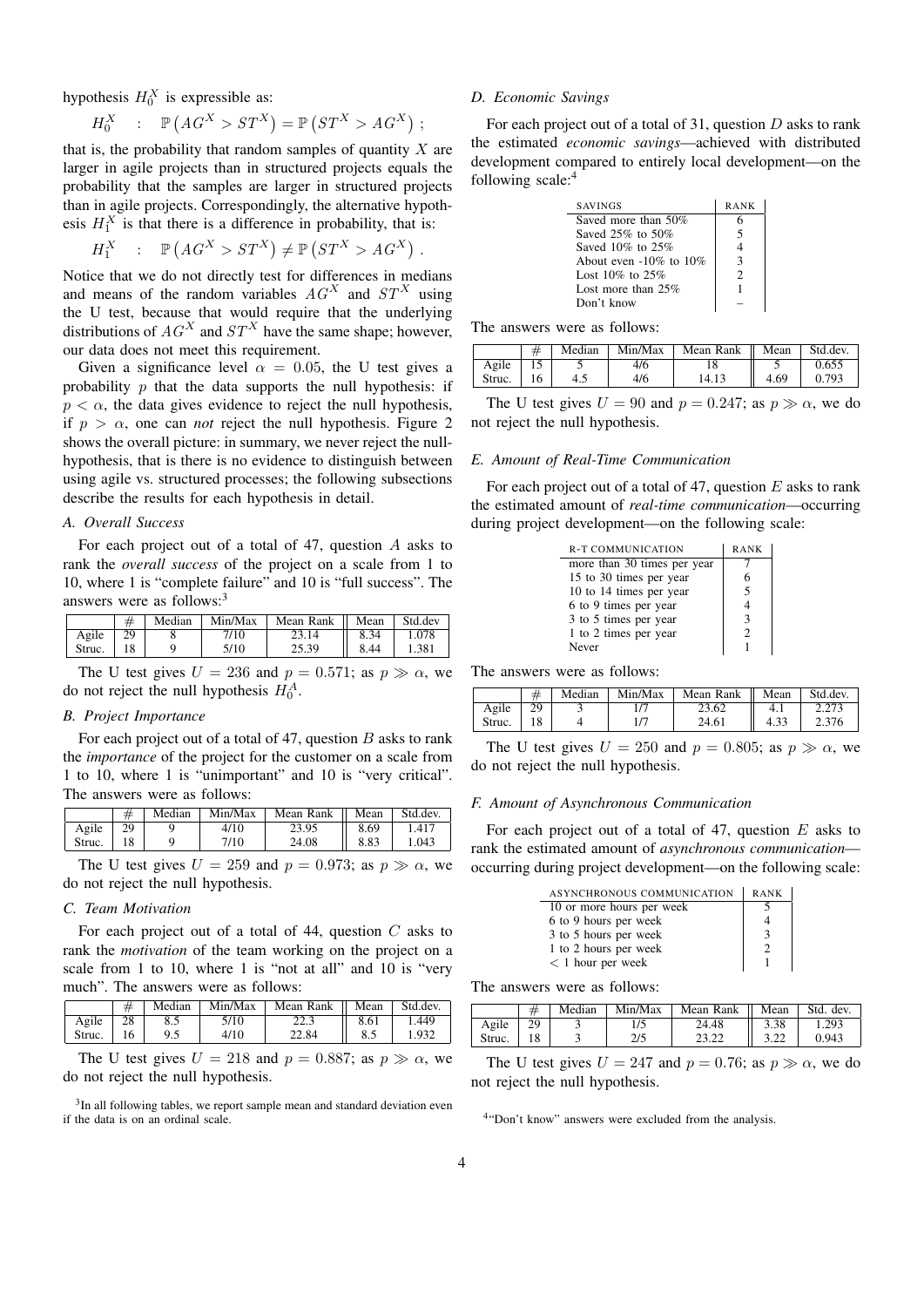

Fig. 1. Bar charts for the data corresponding to hypotheses  $H_0^A$  to  $H_0^F$ ; see Section IV-A to IV-F for a detailed analysis.



Fig. 2. Boxplots for the data corresponding to hypotheses  $H_0^A$  to  $H_0^F$ ; see Section IV-A to IV-F for a detailed analysis.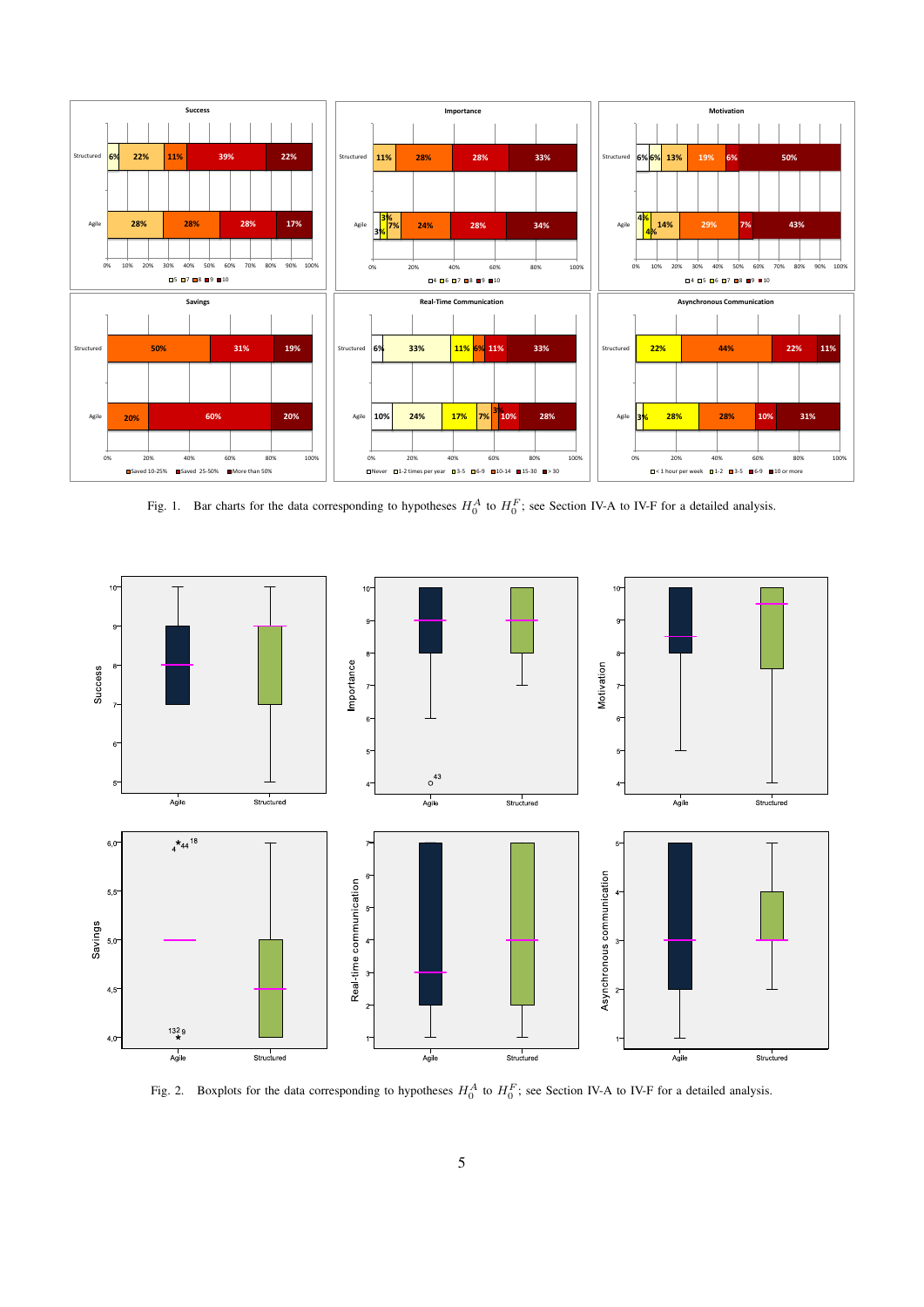#### V. QUALITATIVE RESULTS

This section discusses various aspects of distributed software development that emerged from all the data we collected: the costs of nearshore vs. offshore development, the average success and quality achieved in distributed projects, the role of personnel skills and of communication patterns, the criteria for choosing development process, the typical team size, and various critical issues.

Unlike the results of Section IV, the data is mostly qualitative and it deals with aspects complementary to the choice of development process that also affect the outcome and success of projects. Sections V-1 through V-5 report data from the interviews only (for a total of 18 projects, see Section III), whereas the other Sections V-6 through V-8 also include data from the questionnaires (totaling 66 projects).

*1) Costs of Nearshore vs. Offshore:* The conventional wisdom is that nearshore development (where developers work close to customers, in terms of time zones and distance) makes team coordination and collaboration with customers easier, but it is significantly more expensive than offshore development (which can use less expensive developers in countries such as India and China). The interviews with Swiss companies representatives revealed, however, that most companies that prefer nearshore development do it for legal reasons and because it reduces the amount of traveling, rather than directly to reduce costs.

In fact, our data does not show correlation between costs and location: the overall costs in nearshore development are not necessarily higher than in offshore development. While the salaries of programmers in Asia is typically between 1/5 and 1/3 of the corresponding positions in Switzerland, the overall project costs are also affected by factors such as productivity, communication and management overhead, and various costs for setting up and maintaining offices, which weakens the dependence between total costs and location.

Similarly, our data shows no significant cost differences between globally distributed projects (where members of the same development team operate in different locations) and outsourced projects (where management is in a location, and all development takes place in a different location): compared with purely local development, globally distributed projects reported savings for an average 28% and a standard deviation of 11%<sup>5</sup>; outsourced projects reported very similar savings for an average of 33% and a standard deviation of  $11\%$ <sup>6</sup>. The overhead (for communication, management, and office costs) is also almost identical in globally distributed and in outsourced projects, ranging between 35% and 45%. For example, creating a new unit in an outsourced location requires 2 to 5 months to setup the office, plus another 3 months to become productive; the investment pays back after 3-4 years on average.

*2) Project Success:* Out of the 18 projects surveyed in the interviews: 11 are considered "complete success"; 5 are

<sup>5</sup>Data about 8 projects.

"overall success" which, however, suffered non-trivial problems during development. The major sources of problems and difficulties were: unqualified personnel, cultural and communication difficulties, deficiencies of the infrastructure, insufficient interaction among units. The major sources of success were: skilled personnel and effective team building (after a solid team is established, the members will work proficiently even if distributed in different locations).

*3) Project Quality:* The overall quality of the majority of projects was reported as "good" or better, but our interviews revealed that development problems related to quality are not uncommon, especially at the beginning of projects (reported in over 50% of the projects). It seems that quality correlates positively with timeliness: late projects are unlikely to achieve a good quality; nonetheless, compromises on quality are often accepted to meet deadlines. We observed no significant differences between nearshore and offshore development.

*4) Personnel Skills:* Personnel skills are a major factor of project success. Most interviewees think that personnel skills decrease with distance: the most skilled personnel is in Switzerland, followed by the personnel in nearshore locations (typically, Eastern Europe), and then by personnel in offshore locations (India and China). The deterioration of skills is attributed to difficulties in communication and collaboration, and more generally to the challenges introduced by distributed software engineering.

*5) Communication Patterns:* Effective communication is another major factor of project success, and in fact 13 out of 18 projects required a weekly (virtual) meeting among all project members. Figure 3 shows the means of communication used in the 18 projects, classified by their richness (i.e., perceived effectiveness) and synchrony. Most of the communication among developers takes place using instant messaging, which is preferred over voice calls and face-to-face communication because it helps bypass communication obstacles—for example, strong accents—and because it is a good compromise between real-time and asynchronous communication. Time zones were not reported as an issue for communication.



Fig. 3. Communication means categorized by richness and synchrony.

*6) Development Process:* Does the choice of development process used (agile vs. structured) affect the way the various

<sup>6</sup>Data about 10 projects.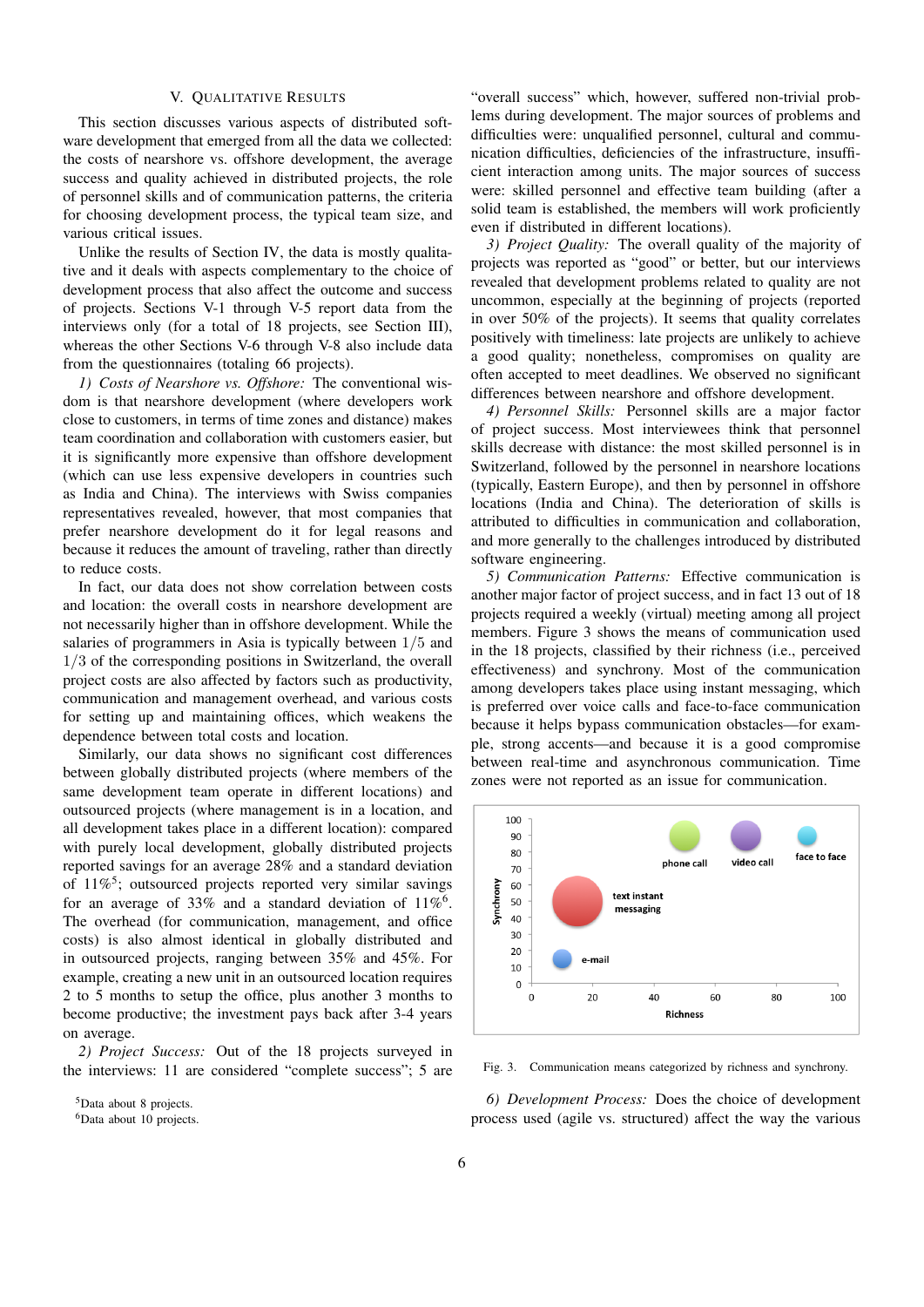activities (from requirements to maintenance) are assigned to onshore rather than offshore units? Figure 4 shows<sup>7</sup> only a slight difference in the system design (where offshoring is higher with agile processes) and unit testing (where offshoring is higher with structured processes) phases; the data is about 66 projects.



Fig. 4. Allocation (percentage of activity assigned to offshore units) of development activities in agile and structured processes.

*7) Team Size:* Figure 5 shows the team size of the 66 projects of our study. On average, agile projects have smaller teams than structured projects: most agile projects deploy teams of 30 people or fewer, whereas structured projects tend to have larger teams, and 5 of them even used teams including more than 120 people.



Fig. 5. Team size in agile and structured projects.

*8) Critical Issues:* Figure 6 displays the main problematic aspects emerged in distributed projects, classified in agile and structured projects: communication problems; cultural differences; management problems; and problems with keeping projects on schedule.

Agile projects seem to have experienced fewer communication problems than structured projects (28% of the agile project had "medium" communication problems, against 47% of the structured projects). Cultural differences often are only a moderate problem in both agile and structured projects, with

<sup>7</sup>We did not provide a definition of the various activities to interviewees.

over 60% of structured and 40% of agile projects reporting to problem at all in this area. Difficulties in project management seem to be more frequent in structured projects: 21% of the structured (resp. 14% of the agile) projects reported "medium" management problems and 7% of the structured (resp. 0% of the agile) reported "severe" management problems. The difficulties encountered in keeping projects on schedule are very similar in structured and agile projects.

## VI. THREATS TO VALIDITY

We discuss the threats to validity in two categories: internal and external. Internal validity refers to whether the study supports the findings. External validity refers to whether the findings can be generalized.

#### *A. Internal Validity*

A number of threats to internal validity may surface in studies based on surveys and interviews. Interviews feature a trade-off between minimizing "interviewer effects" [11] the interviewer giving subtle clues about preferred answers and ensuring quality of answers. The last author of this paper carried out the interviews using brief and schematic questions (like those used in the questionnaires) in order to minimize interviewer effects. With some interviewees, however, this resulted in insufficiently clear or vague answers. For example, several interviewees responded to multiple-choice questions with open answers that did not stick to the available choices. In these cases, the interviewer sometimes tried to improve the quality of answers by using a more dialectical style of inquiry, possibly at the risk of introducing interviewer effects. We cannot guarantee that the optimal trade-off was achieved in all cases.

Another potential threat to internal validity is the risk that the granularity of multiple-choice answers (in questionnaires and interviews) is too coarse. In particular, the dichotomy between agile and structured processes does not allow for "hybrid processes", which may be used in practice. Also, the different backgrounds of study participants could have resulted in different interpretations of the same ordinal scales (for example, the "overall success" of the same project would be ranked at a different level on a scale of 1 to 10 by different individuals). Finally, the absence of a control group and the fact that we did not have direct access to data about projects make it impossible to evaluate the genuineness of the data collected with interviews and questionnaires: we do not know how precise (and objective) the assessment of quantities such as "overall success" or "economic savings" was, nor whether processes classified as "agile" (resp. "structured") properly followed the agile (resp. structured) principles and practices.

While these threats are inherent in studies based on questionnaires and interviews (like this paper's), we have reasons to assume they had only limited impact. First, participants were asked to report on a single (agile or structured) GSD project, hence they had a chance to select one "champion" that unambiguously fits the agile or structured paradigm, rather than a hybrid. Furthermore, the differences among agile (or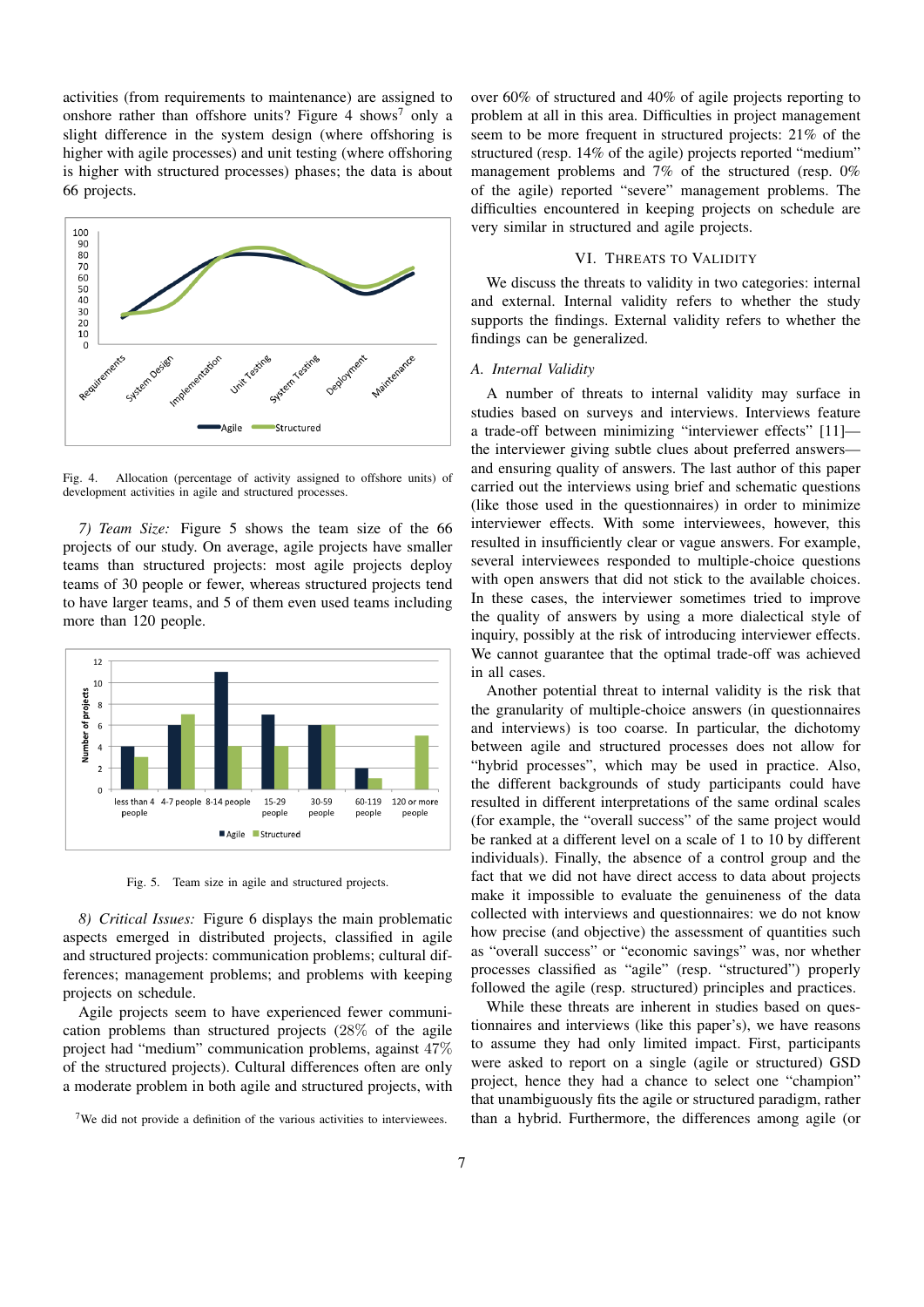

Fig. 6. Critical issues in globally distributed projects, classified in agile and structured: communication problems (top left); cultural differences (top right); management problems (bottom left); problems with keeping to the schedule (bottom right).

among structured) processes are likely to be small compared to the differences between any one agile and any one structured process. In fact, agile processes emerged as a reaction [16] against mainstream development practices, hence the "agile vs. structured" classification is reasonably robust. About the remaining threats, the rank and experience of most participants to the study positively reflect on the chances of having obtained quantitative estimates of fair and uniform quality.

#### *B. External Validity*

The major threats to external validity for studies based on surveys come from insufficient *coverage* or *responsiveness*. Coverage measures to what extent the data-set supports generalization of the findings. Responsiveness quantifies the amount of "non-respondents", that is contacts who received a questionnaire but did not reply with meaningful data. A low responsiveness is a threat to external validity, as nonrespondents may exhibit some characteristics relevant for the study and underrepresented among respondents.

In our study, we sent out questionnaires to over 60 contacts and we received 48 replies (one was discarded). Even though we do not know for sure whether some of the contacts forwarded the questionnaires to others (the replies were anony-

mous for confidentiality reasons), the figures seem to indicate a low risk of bias due to lack of responsiveness.

Assessing the coverage is harder for our study. The data collected through interviews was limited to projects developed by Swiss companies; the online questionnaires reached 18 different companies worldwide, but the vast majority of these companies have their headquarters in Europe or North America. We cannot prove that the experience of our respondents is representative of the entire population of distributed software projects, which may affect the generalizability of our findings.

#### VII. RELATED WORK

This section presents related work in three areas: empirical studies on agile processes in local development settings (Section VII-A), on the issues and challenges raised by distributed development (Section VII-B), and on applying agile processes in distributed settings (Section VII-C). Section I lists general references on development processes and their role in the software development life-cycle.

#### *A. Agile Processes for Local Development*

The effectiveness of agile processes in collocated projects has been widely investigated empirically. Müller and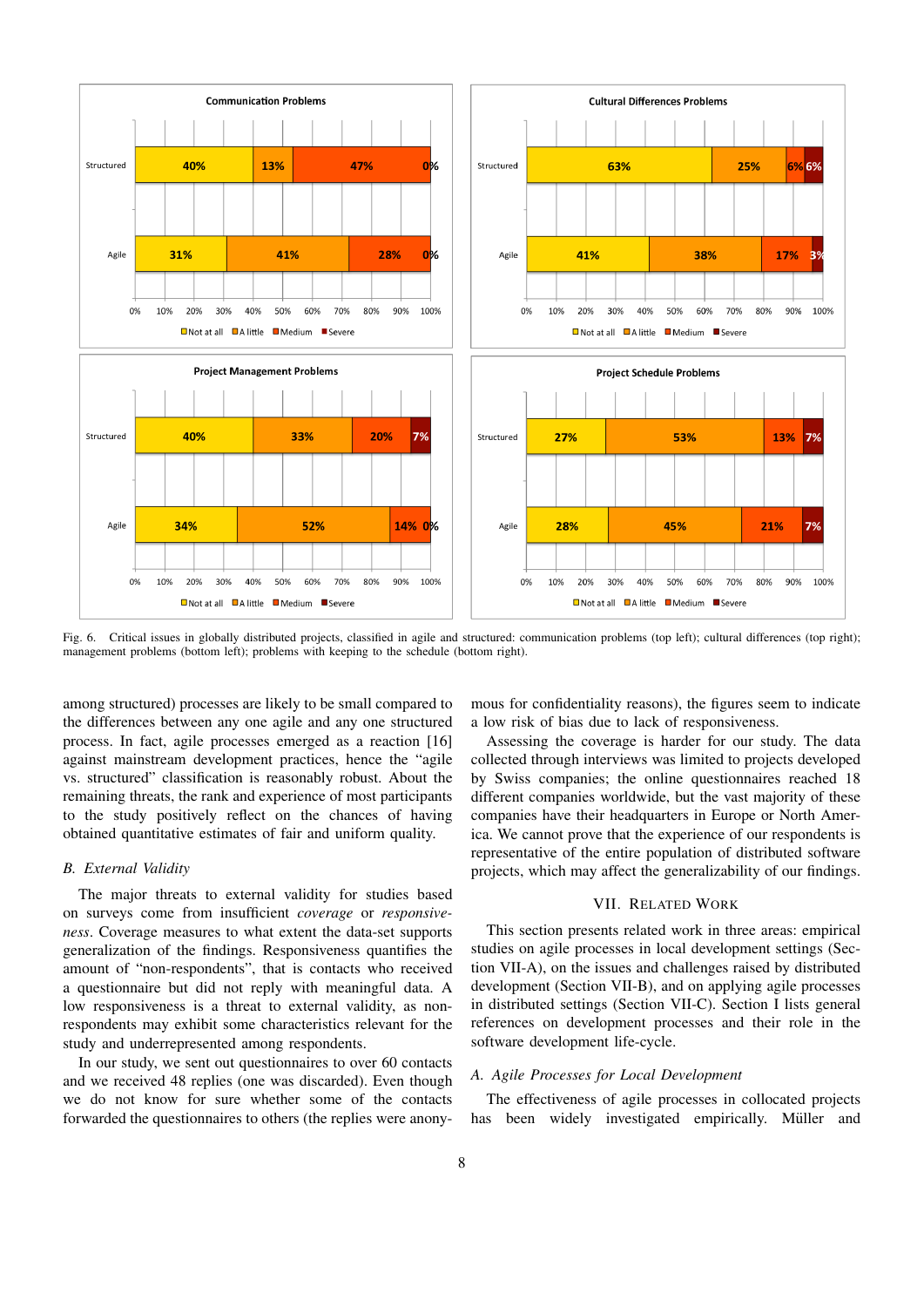Tichy [18] studied the outcome of extreme programming practices in a programming course for graduate students. Their data characterizes the performance of 12 students grouped in pairs, each pair carrying out a 40-hour programming project and 3 smaller assignments (totaling about 600 minutes of work). The study showed that groups using extreme programming produced high-quality code, but it also exposed some difficulties in applying this agile methodology at best in practice.

Hulkko and Abrahamsson [15] also analyzed extreme programming practices, and in particular pair programming. Their study involved both students and professional programmers in a controlled setting, where they developed implementations of size up to 8000 lines of code. The results provided no evidence that pair programming practices improve productivity or the quality of the produced code, compared with programmers working solo.

Bergel and Nagappan [3] surveyed the results of pair programming practices at Microsoft. Professional programmers, testers, and manager with about 10 years of experience took part in the survey; the majority reported that pair programming works well for them and produces higher-quality code.

Bhat and Nagappan [4] conducted an empirical study about test-driven development—another practice of extreme programming—at Microsoft. The study compared test-driven development against more traditional practices, showing an increase in code quality but also in development time (by about 15%) with the adoption of test-driven development.

Nawrocki et al. [19] compared development with extreme programming against development following CMM level 2. Their study, targeting university students, revealed that CMM implementations are more stable and contain fewer bugs, but programmers following CMM practices perceive their job as more tedious.

#### *B. Empirical Studies on Distributed Development*

Empirical studies on globally distributed development have analyzed different aspects, including communication patterns, the effect of time zones, and achievable quality and productivity.

Several studies focused on the amount and type of communication required by distributed projects. For example, Allen [1] reported that the frequency of communication among engineers whose offices are more than 30 meters apart drops to almost the same level as that of engineers separated by several miles. In the same vein, Carmel [7] identified *loss of communication* as one of four major risk factors that can lead to the failure of distributed software projects.

Herbsleb and Mockus [13] analyzed the impact of globally distributed development on the amount of communication needed to agree on and implement requests for modifications of existing implementations. They found that, when developers are geographically distributed, the overall time increases by a factor of 2.5 on average. If, however, the effect of other variables such as the number of people involved in a task and the size of the required modifications is properly taken into

account, the differences in communication time between distributed and collocated teams are no longer significant. Other findings were that communications is much more frequent among collocated than among remote developers; and that the size of the social network (i.e., the number of colleagues a developer ever interacts with) is significantly smaller for programmers working in distributed teams.

In previous work of ours [21], we studied the effect of time zones and locations on communication within distributed teams; we performed the study as part of our DOSE [23], [22] university course. We found that the amount of communication is larger in two-location projects than in projects distributed across three locations; and that it decreases the more time zones separate the developers of a distributed team.

Other studies of distributed development focus on achievable quality. For example, Bird et al. [5] present a case study on the development of Windows Vista, comparing the failures of components developed by distributed teams with those of components developed by collocated teams. Their results show no significant differences in the two cases. Spinellis [30] examined how distributed development affects defect density, coding styles, and productivity in an open source project. He found that there is little or no correlation between geographic distribution and these quality metrics.

None of these studies targeted the type of processes adopted in distributed development, which is instead the focus of the present paper. Taking a different angle, Cataldo et al. [8] analyzed the mutual impact of process maturity and distribution on project quality. Their study classified companies according to their CMMI level, showing that the advantages of processes at higher maturity levels decrease with the distribution of teams. They do not compare structured and agile processes, as the present paper does.

#### *C. Agile Processes for Distributed Development*

There are some clear challenges involved in applying agile processes—such as Scrum and extreme programming to distributed projects. Researchers have proposed changes to agile practices that render them applicable in globally distributed settings. Correspondingly, the remainder of this section summarizes a few empirical studies that have analyzed distributed projects using agile methods. The present paper complements such work, as it compares the impact of agile methods against that of structured methods for distributed development.

Layman et al. [17] studied the communication practices of extreme programming teams distributed between the USA and the Czech Republic. The developers created an environment for informal communication in a distributed setting, which helped develop user-story specifications and solve technical problems quickly and efficiently. Face-to-face communication was effectively replaced by other means of communication.

Paasivaara et al. [25] studied how Scrum is performed in distributed projects. Their interview of 19 team members in 3 companies in Finland identified best practices, benefits, and